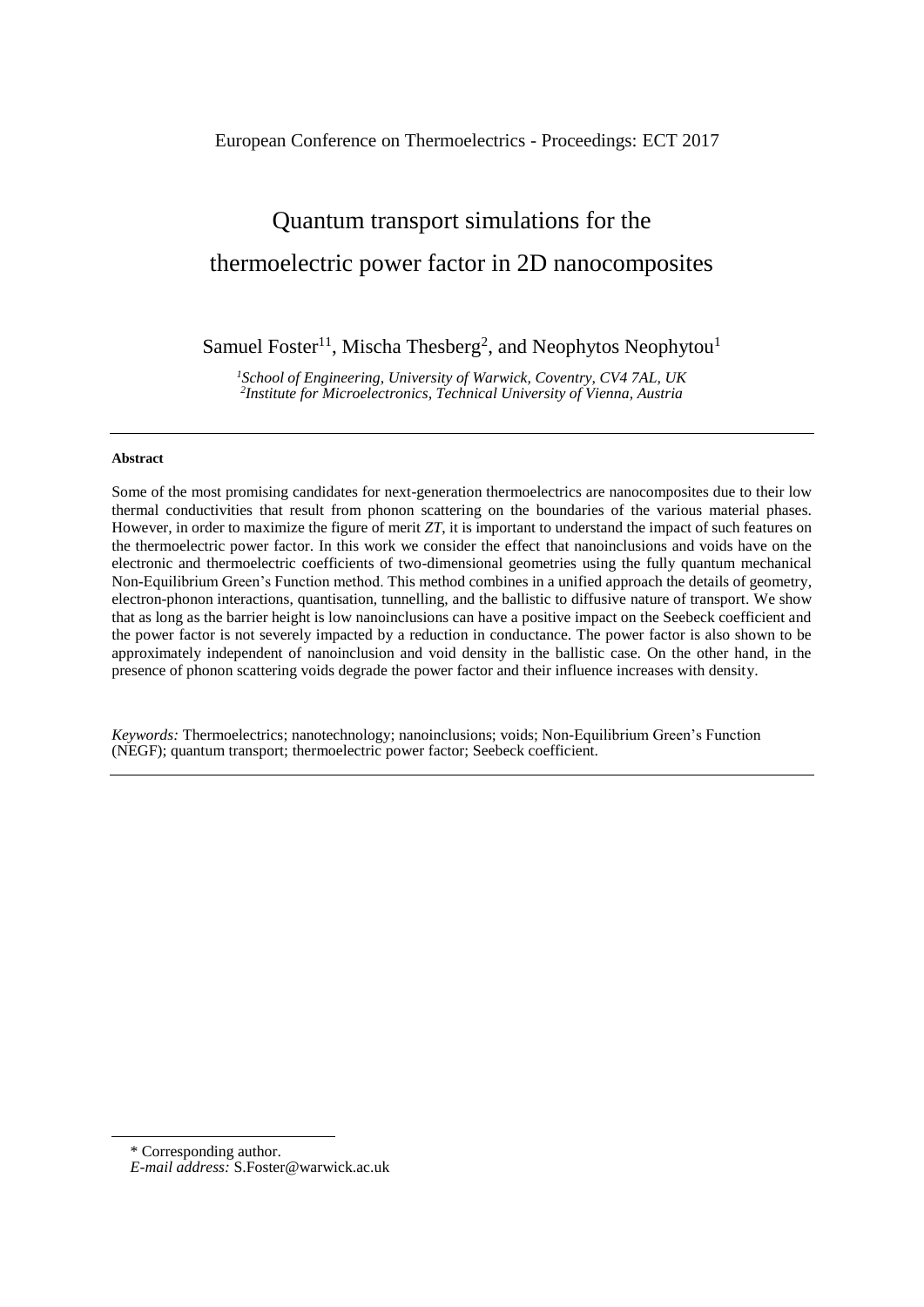#### **1. Introduction**

Thermoelectric materials convert directly between heat differences and potential differences. The performance of such materials is quantified by the dimensionless figure of merit:  $ZT = \sigma S^2 T / (\kappa_e + \kappa_l)$  where  $\sigma$  is the electrical conductivity, *S* is the Seebeck coefficient, *T* is the temperature, *κ*<sup>e</sup> is the electron thermal conductivity,  $\kappa_l$  is the lattice thermal conductivity, and  $\sigma S^2$  is known as the power factor (*PF*).

Traditionally, *ZT* has been approximately 1, although recently various materials have demonstrated *ZT* above 1, primarily by the reduction of the thermal conductivity [1]. There are many methods that exist to reduce *κ* beyond bulk values, and one of the most common of these has been the use of nanoinclusions [2,3,4,5,6,7] as well as nanoporous materials, since these cause scattering of short wavelength phonons. While this impact on thermal conductivity is well studied [8,9,10,11], it is not so clear from previous results what impact there is on the power factor in such geometries. Results vary significantly from only small influence [12,13,14,15], to claims of large potential improvements [16,17,18,19]. In our previous work we have studied the impact of nanoinclusions of finite barrier height [20]; we now extend that work and compare it to the influence of voids which can be considered as infinite potential barriers.

In this work we use the fully quantum mechanical Non-Equilibrium Green's Function (NEGF) simulation method to calculate the electronic and thermoelectric transport properties of 2D geometries embedded with nanoinclusions and voids. We show that nanoinclusions can have a positive impact on the Seebeck coefficient, and that consequently the power factor is not severely degraded by reductions in the conductance. In the ballistic regime, we show that the power factor is independent of nanoinclusion/void density, while in the phonon scattering case increasing density has a detrimental effect on the power factor.

Our simulation method is outlined in Section 2. In Section 3 we present and discuss our results before drawing our conclusions in Section 4.

#### **2. Approach**

To compute the electronic transport we have developed a 2D quantum transport simulator based on the Non-Equilibrium Green's Function (NEGF) formalism including electron-acoustic phonon scattering in the selfconsistent Born approximation [21,22]. The system is treated as a 2D channel within the effective mass approximation, using a uniform  $m^* = m_0$  throughout the channel, where  $m_0$  is the rest mass of the electron. The nanoinclusions are modelled as potential barriers of cylindrical shape within the matrix material as shown in the schematic of Fig. 1, and the voids are modelled as "infinite" potential barriers where we set the potential to 10 eV. The NEGF theory is described adequately in various places in the literature [21,22,23] so we do not include it here. Most work on NEGF in the literature is applied to 1D systems due to computational limitations, however in this work we expand the formalism to 2D systems of widths  $W = 30$  nm and lengths  $L = 60$  nm. The Recursive Green's Function (RGF) formalism is used to calculate the relevant elements of the Green's function, and the Sancho-Rubio algorithm to compute the self-energies of the contacts [24].

We model the effect of electron scattering with acoustic phonons by including a self-energy on the diagonal elements of the Hamiltonian. The convergence criteria for the ensuing self-consistent calculation is chosen to be current conservation, i.e. we consider convergence is achieved when the current is conserved along the length of the



Fig. 1. A schematic of a typical geometry we consider.  $V_B$  is the barrier height, *d* the nanoinclusion diameter, and  $E_F$  the Fermi level.

channel to within 1%. The strength of the electron-phonon coupling is given by  $D_0$ , which we consider uniform across the entire channel.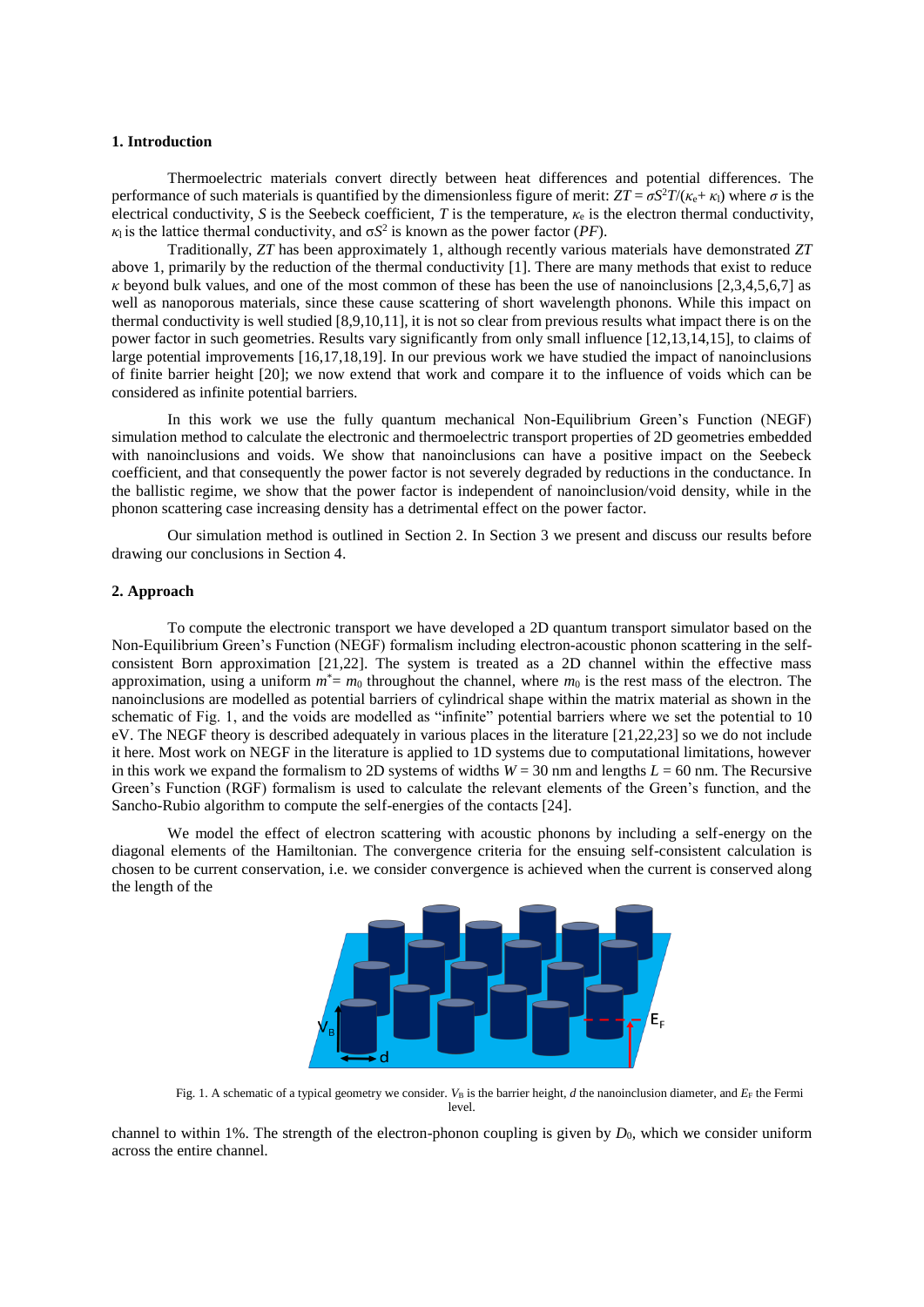We assume room temperature  $T = 300$  K throughout the paper. The value of  $D_0$  is chosen such that the conductance of an  $L = 15$  nm long pristine channel is found to be 50% of the ballistic value. This effectively amounts to fixing a mean-free-path of 15 nm for the system [25]; a value that is comparable to common semiconductors such as silicon [26,27,28]. Thus, with such a mean-free-path, the *L* = 60 nm channel length we consider is large enough to result in diffusive transport in the material we simulate. The conduction band is set at  $E_C = 0.00$  eV and the Fermi level is placed at  $E_F = 0.05$  eV.

# **3. Results**

Once the calibration of our channel is completed we proceed to consider geometries which include circular nanoinclusions of different barrier heights, *V*B, voids, different NI/void densities, and different NI/void diameters. The channel width was kept at  $W = 30$  nm, and the length at  $L = 60$  nm in all cases.

We first consider the ballistic (coherent) scattering regime. The thermoelectric coefficients *G*, *S* and *PF*, are shown in Fig. 2 versus barrier height  $V_B$  for four simulated geometries as shown in the insets of Fig. 2c. The four simulated geometries are: i) a  $2\times4$  array (green lines), ii) a  $4\times4$  array (black lines), iii) a  $6\times4$  array (blue lines), and iv) an 8×4 array (red lines), and the Fermi level is placed at  $E_F = 0.05$  eV (dashed-red line in Fig. 2c). Figure 2a shows that, as expected,  $G$  decreases both with increasing  $V_B$ , and with increasing NI/void density. Increasing NI/void density leads to an increase in the Seebeck (shown in Fig. 2b) although in the void case the situation becomes more complicated as coherent resonance effects come into play. The result of the improvement in *S* is that the power factor (shown in Fig. 2c) increases from the pristine channel value at a barrier height  $V_B = 0.05 \text{ eV}$ , before falling again.

The second investigation we perform is on the influences of: i) the nanoinclusion barrier height,  $V<sub>B</sub>$ (including voids – with effective infinite barrier height) and ii) the density of nanoinclusion/voids, on the thermoelectric coefficients in the acoustic phonon scattering regime. Fig. 3 shows the thermoelectric coefficients conductance *G*, Seebeck coefficient *S*, and power factor  $GS^2$  versus  $V_B$  for four different geometries of increasing density. The four simulated geometries are again: i) a  $2\times4$  array (green lines), ii) a  $4\times4$  array (black lines), iii) a  $6\times4$  array (blue lines), and iv) an  $8\times4$  array (red lines). The Fermi level is placed at  $E_F = 0.05$  eV (dashed-red line in Fig. 3c). From Fig. 3a we can see that, as before, as the barrier height is increased *G* falls, while *G* also falls as the density of the nanoinclusions/voids is increased. *S* shows an initial increase as low energy carriers are filtered out before falling and saturating at an in-between value. Since the Seebeck coefficient  $S \propto E - E_F >$  (i.e. *S* is proportional to the average energy of the current flow) this saturation appears to suggest that after  $V_B \sim 2k_BT$  above *E*F, electrons of all energies contributing to the current are affected relatively equally and we show this later. The continued decrease in *G* however (comparing  $V_B = 0.1$  eV to the voids in Fig. 3a) indicates that there is a further reduction in flow, but that this occurs relatively evenly across the energy range. Fig. 3c shows the results of these effects on the power factor. The initial introduction of a barrier has a reasonably limited effect on the power factor (only a 15% reduction even at the largest NI density) while a further increase of  $2k_BT$  in the barrier height produces a more significant reduction (a further 26% at the largest NI density). Interestingly this fall is larger than that from  $V_B \sim 0.1$  eV to voids (a further 17% at the



Fig. 2. The thermoelectric coefficients of an  $L = 60$  nm channel with  $E_F = 0.05$  eV (dashed-red line) and ballistic transport conditions versus nanoinclusion barrier height, V<sub>B</sub>. (a) The conductance. (b) The Seebeck coefficient. (c) The power factor defined as *GS*<sup>2</sup>. Hexagonal arrays of four different nanoinclusion and void densities are considered as shown in the inset of (c):  $2 \times 4$  array (green lines),  $4 \times 4$  array (black lines),  $6\times4$  array (blue lines), and  $8\times4$  array (red lines).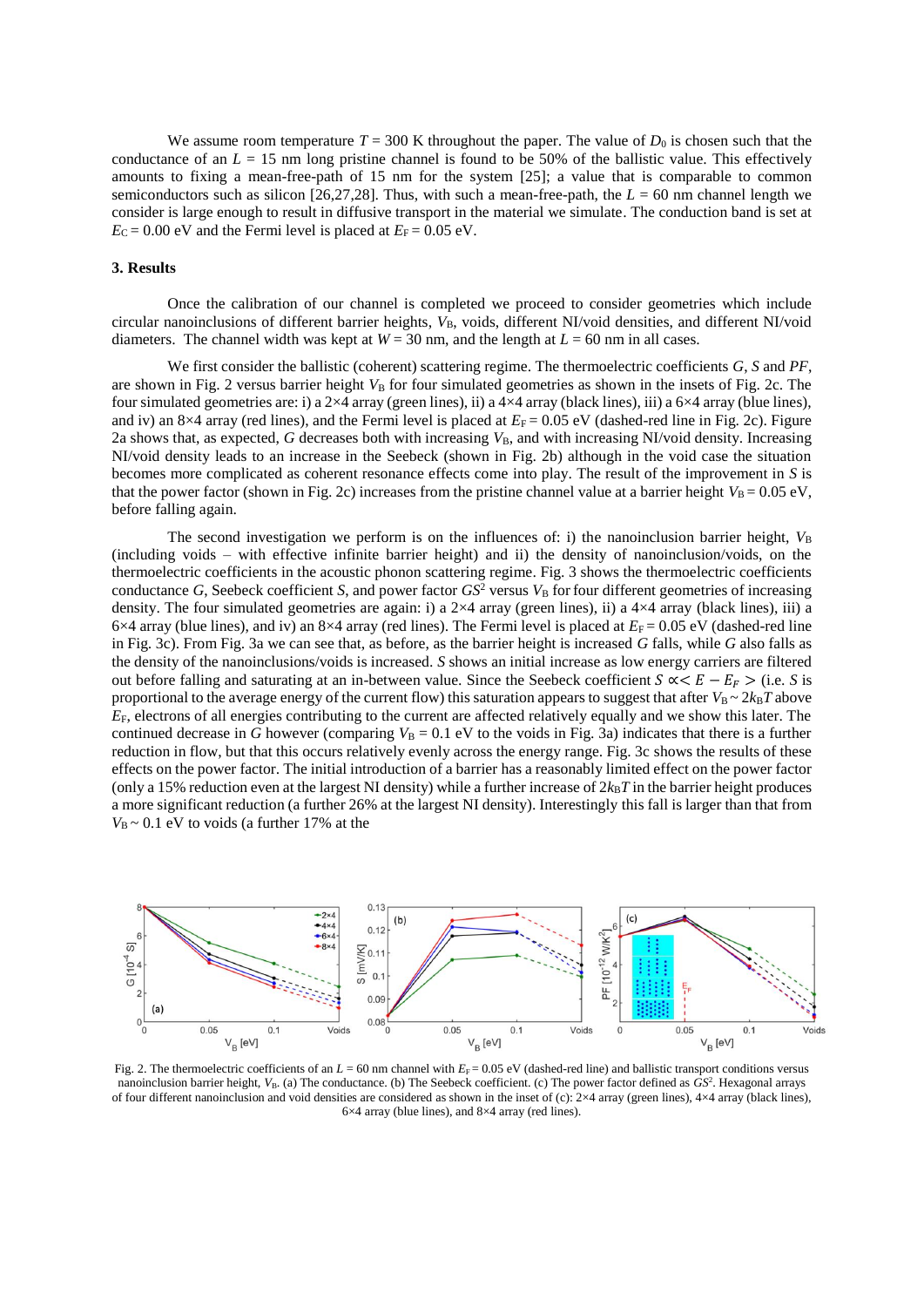

Fig. 3. The thermoelectric coefficients of an  $L = 60$  nm channel with  $E_F = 0.05$  eV (dashed-red line) and acoustic phonon scattering transport conditions versus nanoinclusion barrier height,  $V_B$ . (a) The conductance. (b) The Seebeck coefficient. (c) The power factor defined as  $GS^2$ . Hexagonal arrays of four different nanoinclusion and void densities are considered as shown in the inset of Fig. 2c: 2×4 array (green lines),  $4\times4$  array (black lines),  $6\times4$  array (blue lines), and  $8\times4$  array (red lines).

largest NI density) reflecting the fact that the majority of the electron flow occurs within  $2k_BT$  of  $E_F$ . Due to the detrimental impact of the NI/voids on *G*, the *PF* also degrades as the NI/void density is increased, and there is no increase at  $V_B = 0.05$  eV as was seen in the ballistic case.

The next investigation we perform is to illustrate the effects that density and void diameter have on the thermoelectric coefficients. Fig. 4 shows the thermoelectric coefficients *G*, *S* and *PF*, versus void density for two void diameters: i)  $d = 3$  nm (red lines), and ii)  $d = 1.5$  nm (black lines). An example geometry for each void diameter is shown in the inset of Fig. 4c. The Fermi level is placed at  $E_F = 0.05 \text{ eV}$ , and acoustic phonon scattering is included. As expected, an increase in the void density reduces *G* and increases *S*. At higher densities resonances and interference effects have an additional detrimental impact on *G* for the small diameter (since the average distance between the voids becomes smaller than the mean-free-path) and produce an equivalent increase in *S.*  The overall effect on the *PF* is a reduction as expected from Fig. 3. What is important to note, however, is that this reduction is independent of the void diameter, even at higher densities where quantum effects become important.

Finally, to better understand the electronic transport through the geometries we have considered we show in Fig. 5 the transmission and the current as they vary in energy. In Fig. 5a we show the transmission for four different scattering cases: i) the pristine channel in the coherent ballistic regime (blue 'staircase' line), ii) the pristine channel with acoustic phonon scattering (red line), iii) a channel with an  $8\times4$  array of  $d = 3$  nm voids in the coherent ballistic regime (light blue line), iv) a channel with an  $8\times4$  array of  $d = 3$  nm voids and acoustic phonon scattering (light red line). The ballistic transmission of the pristine channel shows the expected staircase shape, with an increment every time a new subband is reached in energy. When voids are inserted into the geometry the transmission is reduced significantly as well as showing resonance features. Those resonances are smoothened out when phonon scattering is included, and the transmission is reduced even more when voids are added in addition to phonon scattering.

In Fig. 5b we plot the energy-weighted current in the transport direction versus energy for two acoustic phonon scattering different cases: i) a channel with an  $8\times4$  array of  $d = 3$  nm nanoinclusions with barrier height  $V_B = 0.1$  eV (black line), ii) a channel with an 8×4 array of  $d = 3$  nm voids (blue line). It can be seen that changing from nanoinclusions of barrier height  $V_B = 0.1$  eV to voids affects electrons of all energies similarly (including those with



Fig. 4. The thermoelectric coefficients of an  $L = 60$  nm channel with  $E_F = 0.05$  eV and acoustic phonon scattering transport conditions versus void density. (a) The conductance. (b) The Seebeck coefficient. (c) The power factor defined as *GS*<sup>2</sup>. Two different diameters of voids are considered: i)  $d = 3$  nm (red lines), ii)  $d = 1.5$  nm (black lines). An example geometry for each void diameter is shown in the inset of (c).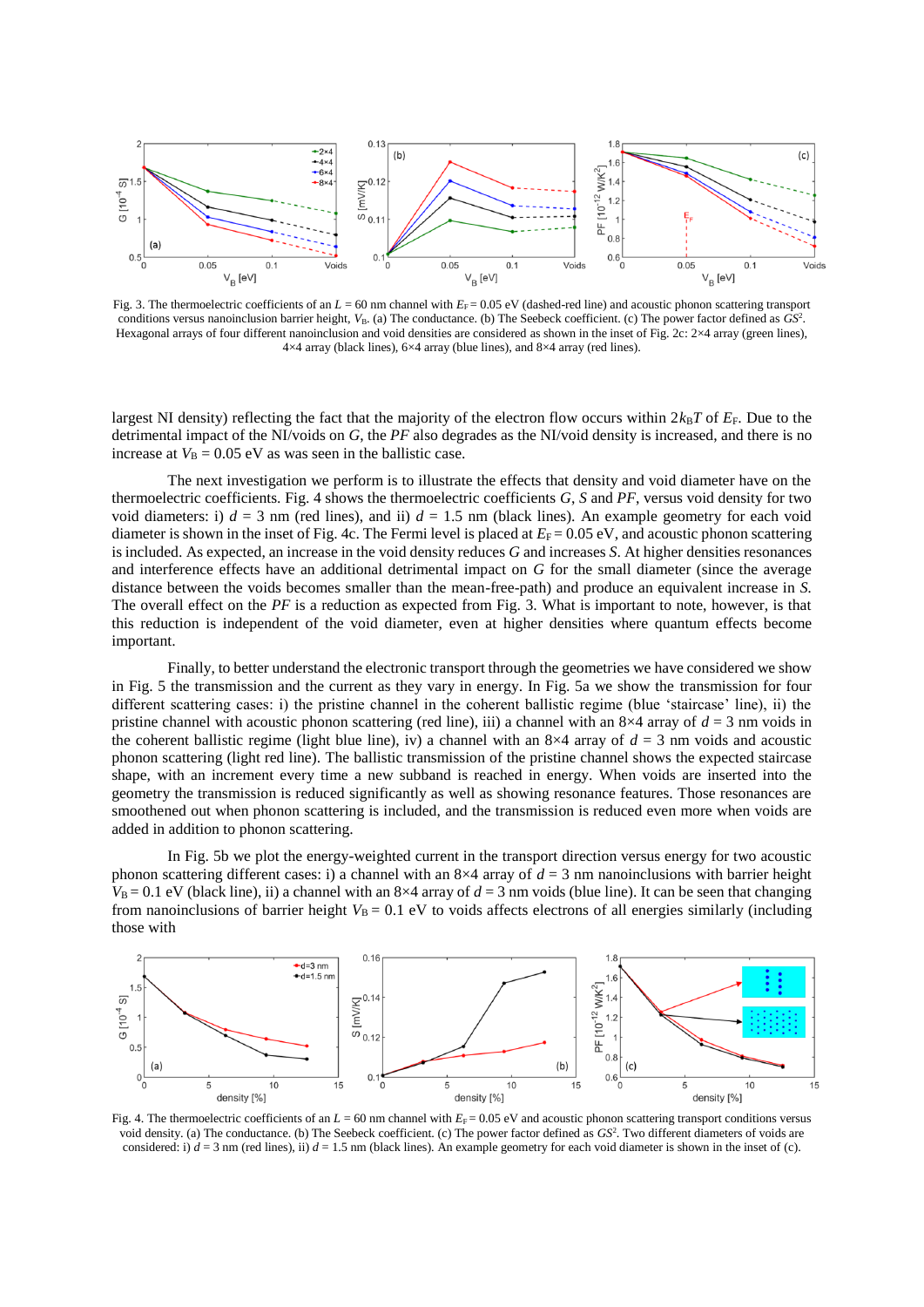

Fig. 5. (a) The transmission versus energy for an  $L = 60$  nm channel in four different cases: i) a pristine channel under ballistic conditions (blue line), ii) a pristine channel under acoustic phonon scattering conditions (red line), iii) a channel with an 8×4 hexagonal array of voids under ballistic conditions (light-blue line), iv) a channel with an 8×4 hexagonal array of voids under acoustic phonon scattering conditions (light-red line). (b) The energy-weighted current flow in the transport direction versus energy under acoustic phonon scattering conditions for two cases: i) a channel with an 8×4 hexagonal array of nanoinclusions of barrier height  $V_B = 0.1$  eV (black line), ii) a channel with an 8×4 hexagonal array of voids (blue line).

energies below  $V_B = 0.1$  eV). This explains the lack of any change in *S* as we go from nanoinclusions of barrier height  $V_B = 0.1$  eV to voids as shown in Fig. 3b. Because all electron energies are affected to a similar degree, the average energy of the current flow does not change and hence, since  $S \propto E - E_F >$ , neither does *S*.

At this point, we would like to comment on the possible consequence of our results for the figure of merit *ZT*. While we have not performed thermal conductivity calculations on the structures we consider (this will require elaborate Molecular Dynamics (MD) or Monte Carlo (MC) simulations), we now qualitatively combine our power factor results with thermal conductivity results found in the literature. In Ref. [29], Dunham *et* al. claim from experiments and MC simulations that small void diameters (~4 nm) in Si channels, similar to those we consider, can result in thermal conductivity reductions of an order of magnitude compared to the bulk. In another work, Lee *et* al. showed from MD simulations that small diameter voids can produce reductions from the bulk value of Si by up to two orders of magnitude [30]. Likewise, MD simulations of nanoporous SiGe have shown thermal conductivity reductions of over an order of magnitude [31]. If we combine this with the halving of the power factor shown in Fig. 4c, we can extract a rough estimate of at least 5x increase in *ZT*. In the case of nanoinclusions, one would expect that the thermal conductivity reduction is not as strong compared to the case of nanovoids, however, in a number of examples where nanoinclusions are formed within matrix materials it is still found that thermal conductivity can be reduced by an order of magnitude [32, 33]. Since in this case we see little change in the power factor (see Fig. 3c), we would expect that *ZT* could see up to an order of magnitude improvement.

### **4. Conclusions**

Using the fully quantum mechanical Non-Equilibrium Green's Function method, we calculated the electronic and thermoelectric coefficients of 2D channels embedded with nanoinclusions and voids. We found that while nanoinclusions and voids can have a positive impact on the Seebeck coefficient, the overall effect on the power factor is limited. We show that the power factor is resilient to variations in nanoinclusion/void density at all barrier heights in the ballistic regime, while under acoustic phonon scattering, the power factor is resilient to variable nanoinclusion/void density only at low barrier heights. We also show that the effect of voids on the power factor is dependent primarily on void density, and independent of void diameter.

# **Acknowledgements**

This work has received funding from the European Research Council (ERC) under the European Union's Horizon 2020 Research and Innovation Programme (Grant Agreement No. 678763). M.T. has been supported by the Austrian Research Promotion Agency (FFG) Project No. 850743 QTSMoS.